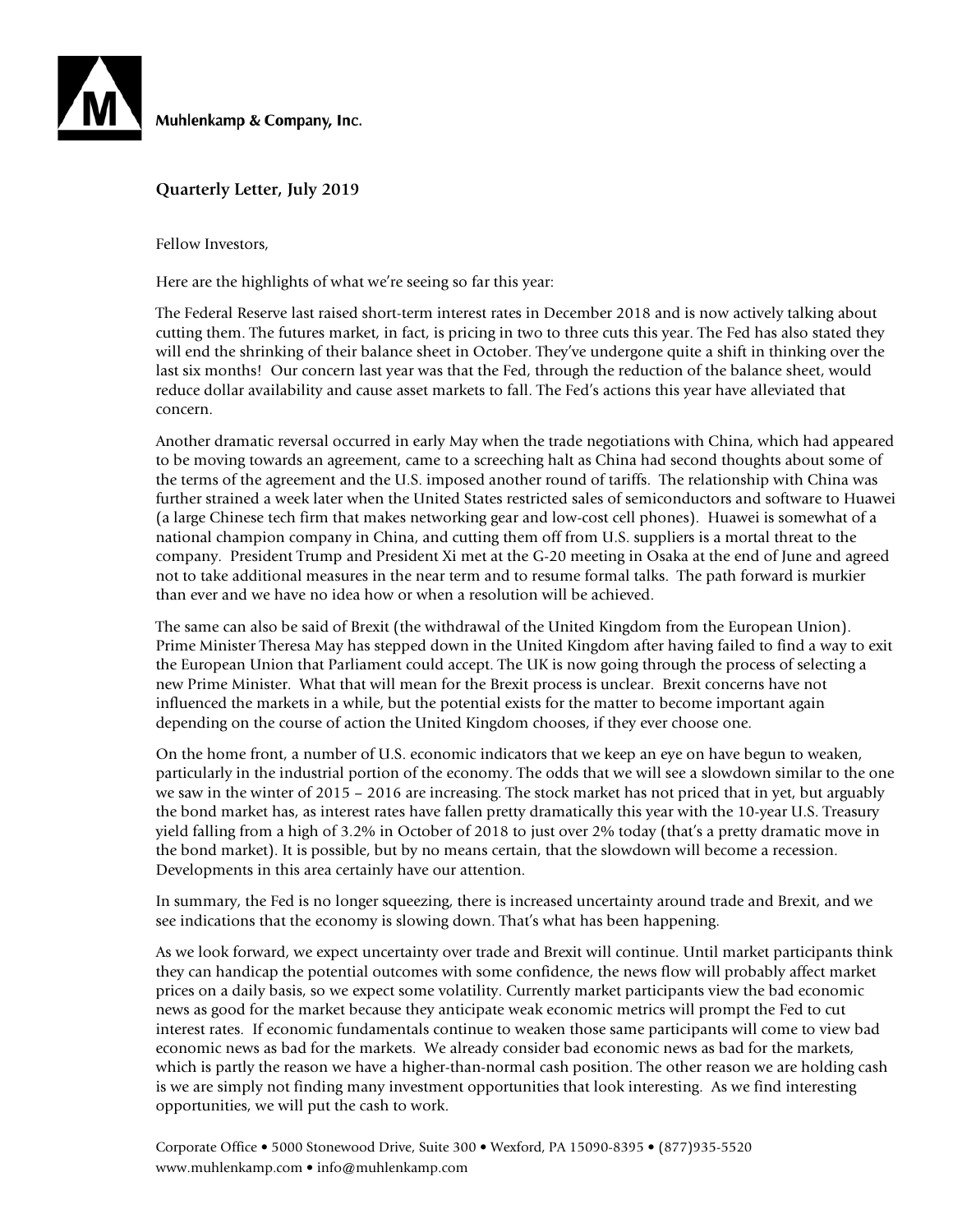

### Muhlenkamp & Company, Inc.

You may know that we've owned a gold ETF for several years now. We bought it as a hedge against central banks doing stupid things but for most of our holding period it has done very little – until recently. Gold is up about 10% in the last month.

So that's what we're seeing, and thinking, and doing. As always, if you've got questions give us a call, we'd love to talk with you.

Until next quarter…

left Mullerhays

Ron Muhlenkamp and Jeff Muhlenkamp

*The comments made in this article are opinions and are not intended to be investment advice or a forecast of future events.*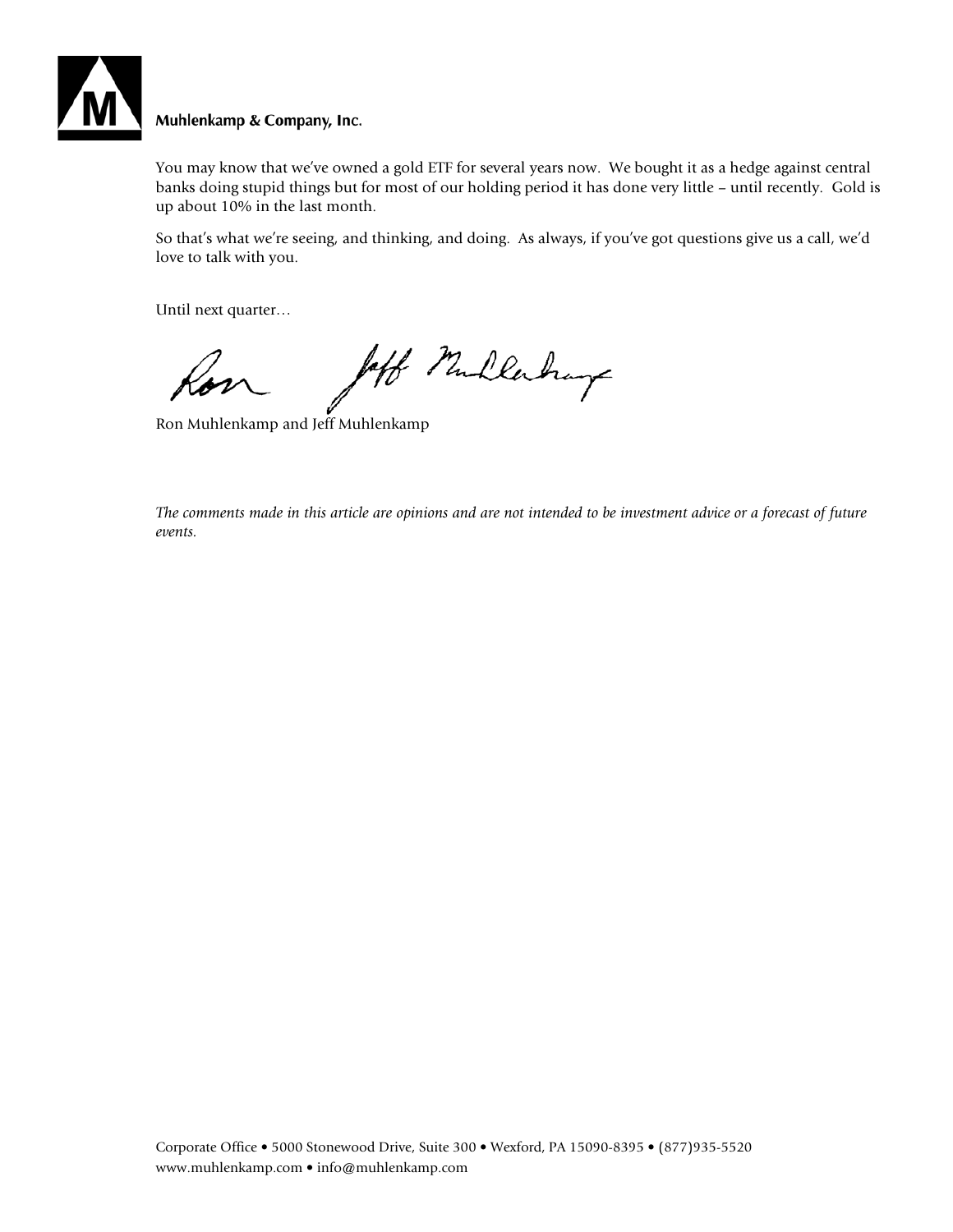# **Muhlenkamp**SMA **All-Cap Value**

#### **For the period ended 6/30/2019**

*Muhlenkamp & Company's All-Cap Value SMA (Separately Managed Account) is designed for investors' accounts over \$100,000. We employ full discretion, applying fundamental analysis.*

# **Investment Objective**

We seek to maximize total after-tax return through capital appreciation, and income from dividends and interest, consistent with reasonable risk.

## **Investment Strategy**

We invest in undervalued assets wherever they may be found. Typically, this results in holding a portfolio of companies we believe are materially undervalued by the market. Bonds may be included in the portfolio if they are a good investment.

## **Investment Process**

We start with a bottom-up scan of domestic companies, typically looking at most U.S. companies at least four times per year. We add to that an understanding of the sector dynamics in which companies are operating, an assessment of the business cycle, and a review of macroeconomic conditions.

Our primary screening metric is return on shareholder equity (ROE). We are looking for companies with stable returns that can be purchased cheaply, or for companies with improving returns that have not yet been recognized by the market.

We don't believe that a holding period of "forever" is appropriate in all cases, but are comfortable holding companies as long as they continue to meet expectations.

# **Investment Risk**

We define investment risk as the probability of losing purchasing power over long periods of time, which is quite different from Wall Street's definition of price volatility in very short periods of time. Taxes, inflation, and spending will ALL impact the purchasing power of your assets.



**Muhlenkamp & Company, Inc.** Intelligent Investment Management

# **All-Cap Value Composite Performance (Net of Fees)**

|                               |                 |                    | Annualized      |                 |                  |                  |  |
|-------------------------------|-----------------|--------------------|-----------------|-----------------|------------------|------------------|--|
|                               | Year to<br>Date | <b>One</b><br>Year | Past 3<br>Years | Past 5<br>Years | Past 10<br>Years | Past 15<br>Years |  |
| Refurn                        | $6.82\%$        | $-1.50\%$          | 3.38%           | $-0.26$         | $6.77\%$         | $2.72\%$         |  |
| S&P 500 Total Return*         | $18.54\%$       | $10.42\%$          | $14.20\%$       | $10.71\%$       | 14.70%           | 8.75%            |  |
| <b>Consumer Price Index**</b> | $1.93\%$        | $1.79\%$           | $2.15\%$        | $1.48\%$        | $1.82\%$         | $2.04\%$         |  |

 **\* The S&P 500 is a widely recognized, unmanaged index of common stock prices. The figures for the S&P 500 reflect all dividends reinvested but do not reflect any deductions for fees, expenses, or taxes. One cannot invest directly in an index.**

 \*\* Consumer Price Index (CPI) – As of May 2019 – U.S. CPI Urban Consumers NSA (Non-Seasonally Adjusted), Index. The Consumer Price Index tracks the prices paid by urban consumers for goods and services and is generally accepted as a measure of price inflation. Price inflation affects consumers' purchasing power.

*Consolidated performance with dividends and other earnings reinvested. Performance figures reflect the deduction of broker commission expenses and the deduction of investment advisory fees. Such fees are described in Part II of the adviser's Form ADV. The advisory fees and any other expenses incurred in the management of the investment advisory account will reduce the client's return. It should not be assumed that recommendations made in the future will be profitable or will equal the performance of the above accounts. A list of all security recommendations made within the past twelve months is available upon request.*

# **Top Twenty Holdings** *Metal* **<b>CONE**

|                                                  |                                            | % of Net |
|--------------------------------------------------|--------------------------------------------|----------|
| Company                                          | Industry                                   | Asset    |
| Microsoft Corporation                            | Software                                   | 5.38%    |
| Apple Computer Inc.                              | Technology Hardware, Storage & Peripherals | 4.52%    |
| AutoZone, Inc.                                   | Specialty Retail                           | 4.16%    |
| Microchip Technology                             | Semiconductors & Semiconductor Equipment   | 3.50%    |
| <b>SPDR Gold Shares</b>                          | Exchange Traded Funds                      | 3.22%    |
| Alerian MLP ETF                                  | Exchange Traded Funds                      | 3.18%    |
| Alliance Data Systems Corporation                | <b>IT</b> Services                         | 3.17%    |
| Gilead Sciences, Inc.                            | Biotechnology                              | 3.06%    |
| Invesco Buyback Achievers                        | Exchange Traded Funds                      | 3.01%    |
| Cameco Corporation                               | Oil, Gas, & Consumable Fuels               | 2.94%    |
| Broadcom Inc.                                    | Semiconductors & Semiconductor Equipment   | 2.92%    |
| Annaly Capital Management Inc.                   | Real Estate Investment Trusts              | 2.78%    |
| McKesson Corporation                             | Health Care Providers & Services           | 2.76%    |
| Federated Investors, Inc. - Class B              | Capital Markets                            | 2.51%    |
| Celgene Corp.                                    | Biotechnology                              | 2.50%    |
| Meritage Corp.                                   | Household Durables                         | 2.28%    |
| Cognizant Technology Solutions Corp. IT Services |                                            | 2.15%    |
| Acuity Brands Inc.                               | Electrical Equipment                       | 2.12%    |
| Pfizer Inc.                                      | Pharmaceuticals                            | 1.90%    |
| Biogen Idec Inc.                                 | Biotechnology                              | 1.84%    |
|                                                  |                                            |          |

*Composite holdings are subject to change and are not recommendations to buy or sell any security.*

*Composite Top Twenty Holdings are presented as supplemental information to the fully compliant presentation on the next page.*

*Return on Equity (ROE) is a company's net income (earnings), divided by the owner's equity in the business (book value).*